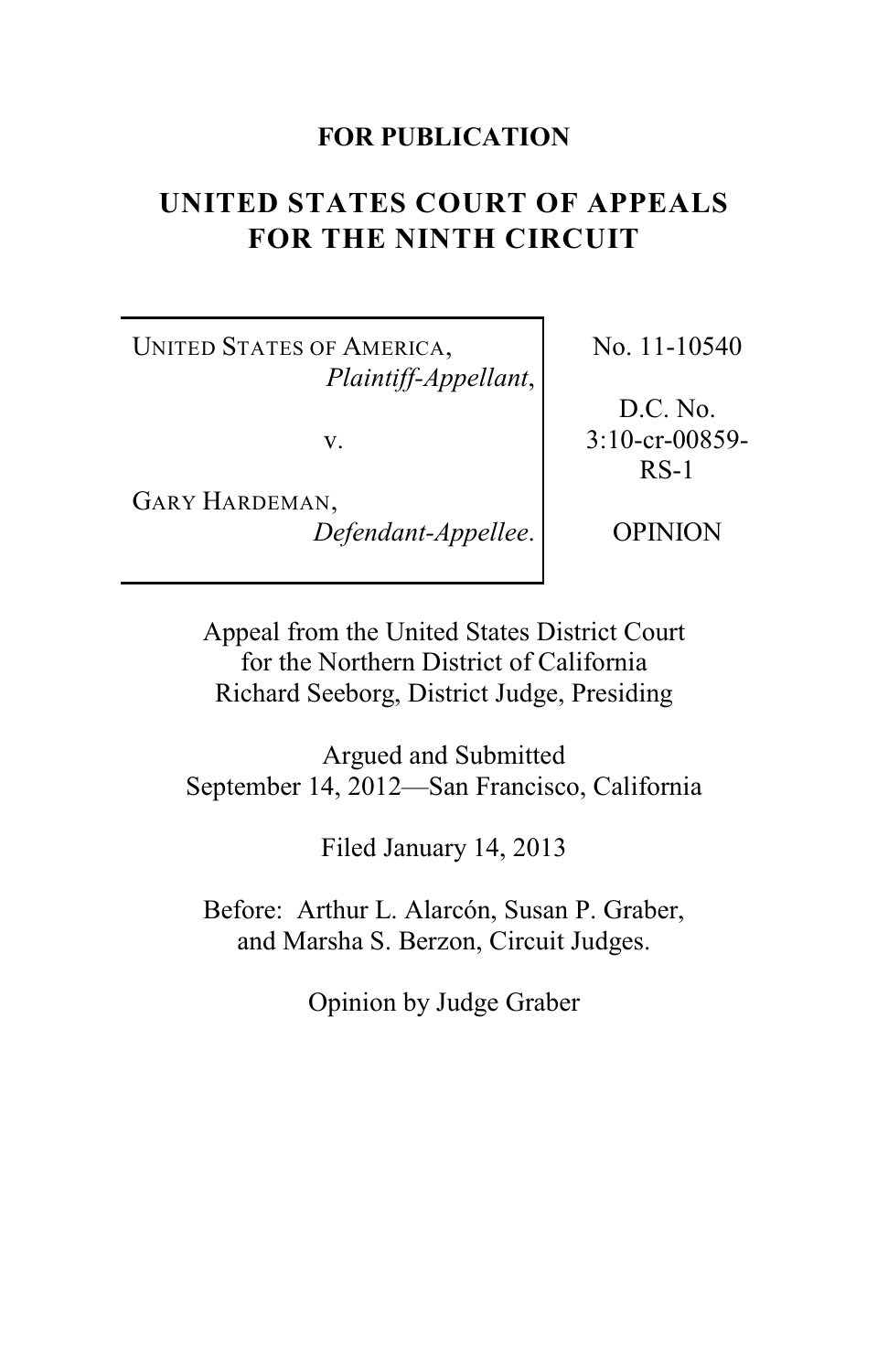# **SUMMARY \***

## **Criminal Law**

The panel reversed the district court's order dismissing on ex post facto grounds a count charging the defendant with committing an offense involving a minor while under a duty to register as a sex offender, in violation of 18 U.S.C. § 2260A.

The district court held that the § 2260A count violated the Ex Post Facto Clause because the defendant's duty to register arose through retroactive state laws.

The panel disagreed. The panel wrote that even accepting the defendant's argument that the state laws applied the registration requirement to him retroactively, the additional punishment under § 2260A is not for his earlier crimes, and the § 2260A count therefore does not violate ex post facto principles.

#### **COUNSEL**

Owen P. Martikan and J. Douglas Wilson, Assistant United States Attorneys, San Francisco, California, for Plaintiff-Appellant.

Daniel P. Blank, Assistant Federal Public Defender, San Francisco, California, for Defendant-Appellee.

This summary constitutes no part of the opinion of the court. It has **\*** been prepared by court staff for the convenience of the reader.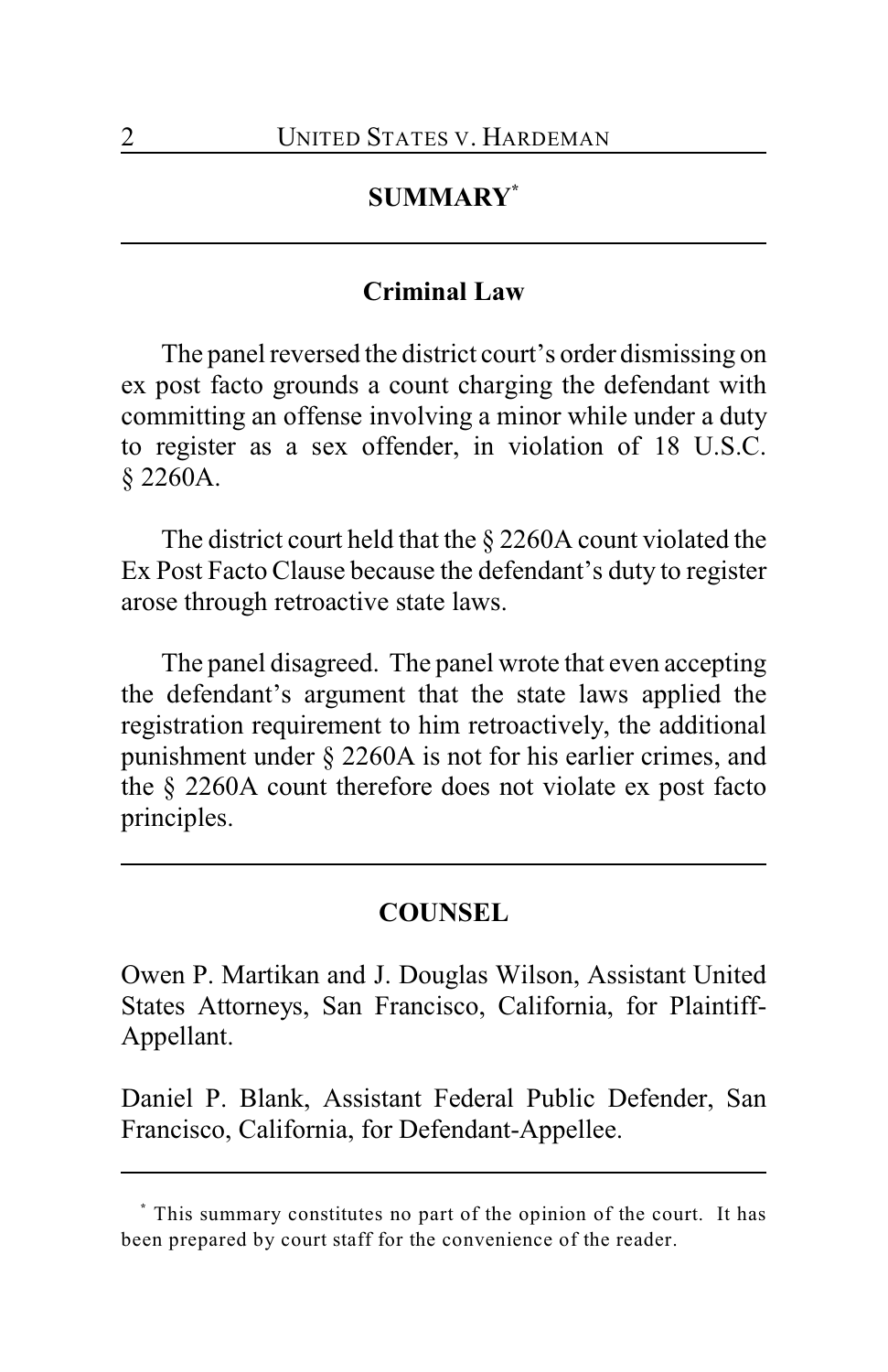### **OPINION**

GRABER, Circuit Judge:

Title 18 U.S.C. § 2260A criminalizes the commission of certain federal offenses involving a minor while the perpetrator is under a legal duty to register as a sex offender. After Defendant Gary Hardeman allegedly traveled to Mexico and engaged in illicit sexual conduct involving a minor, the government indicted Defendant on one count of violating 18 U.S.C. § 2423(c) and, because he was under a state-law duty to register as a sex offender, one count of violating § 2260A. The district court held that, because Defendant's duty to register arose through retroactive state laws, the § 2260A count violated the Ex Post Facto Clause, and the court dismissed that count. Reviewing de novo the constitutional question in this interlocutory appeal by the government, *United States v. Begay*, 622 F.3d 1187, 1193 (9th Cir. 2010), *cert. denied*, 132 S. Ct. 3026 (2011), we hold that § 2260A does not violate the Ex Post Facto Clause. Accordingly, we reverse.

In 1980, Defendant pleaded guilty in California state court to the felony of committing lewd and lascivious acts upon a child under the age of 14, in violation of California Penal Code section 288. At that time, California law required Defendant to register as a sex offender—but only until expungement (if any) of the conviction. Cal. Penal Code §§ 290, 1203.4 (1980). In 1982, before Defendant's felony conviction had been expunged, the California legislature amended its laws so that a felony sex conviction required ongoing registration, regardless of expungement. Cal. Penal Code § 290.1 (1982). In 1983, Defendant successfully sought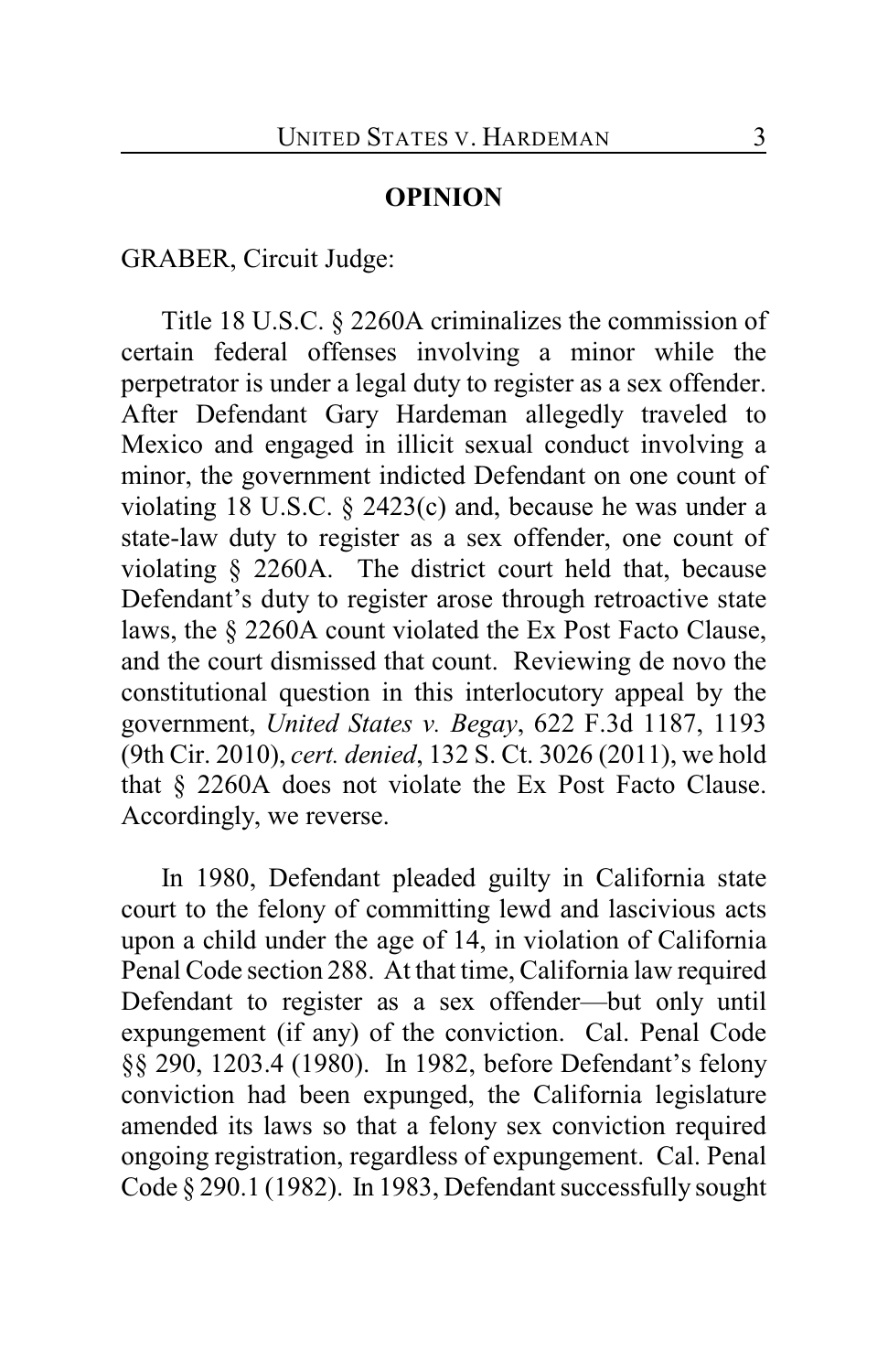expungement of his felony conviction, but he remained under an ongoing state-law duty to register.

In 1986, Defendant was convicted in state court of annoying a child, a misdemeanor under California Penal Code section 647a. At the time, California law required a misdemeanor sex offender to register as a sex offender—but only until expungement (if any) of the conviction. Cal. Penal Code §§ 290, 1203.4 (1986). In 1991, Defendant successfully sought expungement of his misdemeanor conviction. In 1994, the California legislature amended its laws so that any sex conviction—felony or misdemeanor—required continuous registration, regardless of expungement. Cal. Penal Code § 290.1 (1994).

In 2010, a grand jury indicted Defendant on two counts: one count of engaging in illicit sexual conduct in a foreign place, in violation of 18 U.S.C. § 2423(c); and one count of committing that offense while under a duty to register as a sex offender, in violation of 18 U.S.C. § 2260A. Defendant moved to dismiss the § 2260A count on the ground, among others, that the count violated the Ex Post Facto Clause. The district court agreed, and it dismissed that count. The government timely appeals pursuant to 18 U.S.C. § 3731.

Title 18 U.S.C. § 2260A states:

Whoever, being required by Federal or other law to register as a sex offender, commits a felony offense involving a minor under [specified sections, including section 2423], shall be sentenced to a term of imprisonment of 10 years in addition to the imprisonment imposed for the offense under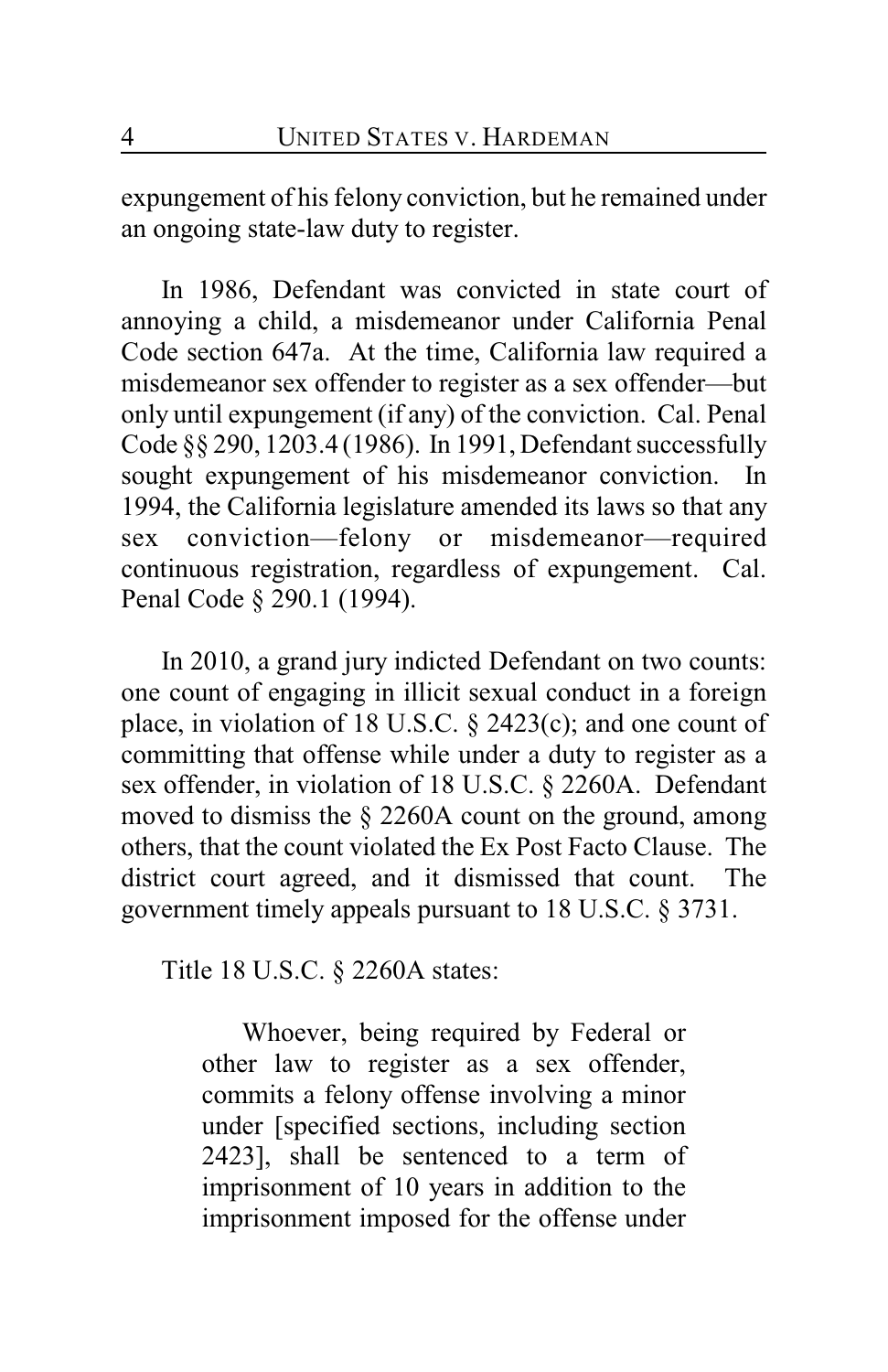that provision. The sentence imposed under this section shall be consecutive to any sentence imposed for the offense under that provision.

In effect, § 2260A provides that, if the government proves that a defendant was subject to a sex-offender registration requirement at the time he or she committed certain sex crimes involving a minor, he or she will receive an additional 10 years of imprisonment. The § 2260A count against Defendant violates ex post facto principles<sup>1</sup> only if it: (1) is "retrospective, that is, it must apply to events occurring before its enactment," *Weaver v. Graham*, 450 U.S. 24, 29 (1981); and (2) "increases the penalty by which a crime is punishable," *Cal. Dep't of Corr. v. Morales*, 514 U.S. 499, 507 n.3 (1995).**<sup>2</sup>**

Defendant argues that the combination of § 2260A and California's registration laws—which he asserts applied retroactively to him—violates ex post facto principles. He acknowledges that the application of California's registration laws to him, standing alone, is constitutional. *See People v.*

<sup>&</sup>lt;sup>1</sup> Defendant also urges us to affirm on the alternative ground that the § 2260A count violates the Due Process Clause. To the extent that Defendant's due process argument depends on a determination that the § 2260A count violates the Ex Post Facto Clause, we reject that argument for the same reasons that we reject his ex post facto challenge. To the extent that Defendant's due process arguments in the district court concerned other issues, those issues are not before us, and we do not resolve them in this appeal, which concerns only the dismissal of the indictment.

<sup>&</sup>lt;sup>2</sup> The other type of ex post facto laws concerns a criminal statute that retroactively forbids conduct that used to be permissible. Here, Defendant claims only a retroactive increase in punishment.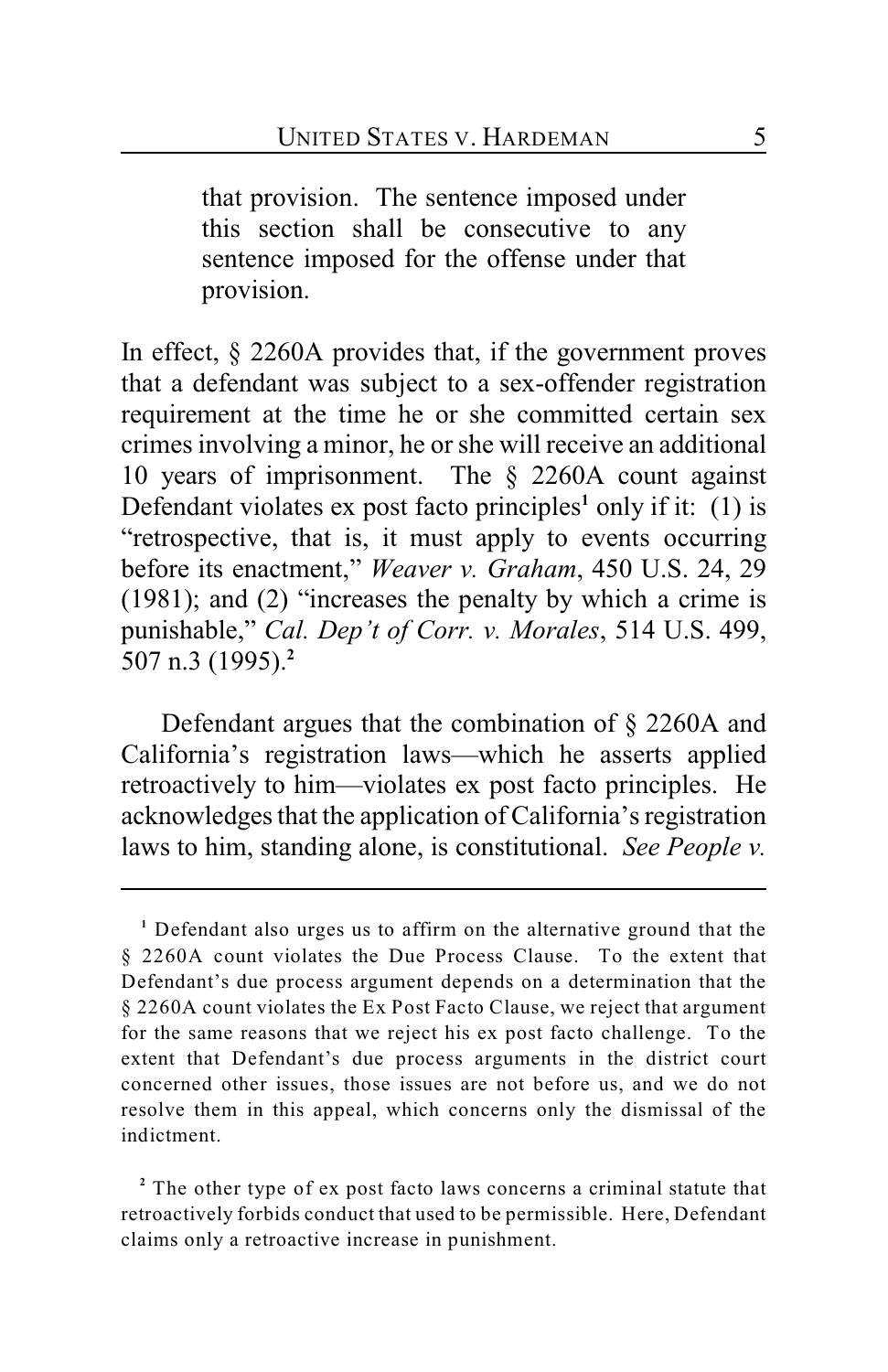*Fioretti*, 63 Cal. Rptr. 2d 367, 370–71 (Ct. App. 1997) (holding that retroactive application of the state sex offender registration laws does not violate the Ex Post Facto Clause); *see also People v. Castellanos*, 982 P.2d 211, 217–18 (Cal. 1999) (holding that a similar California retrospective registration requirement does not violate the Ex Post Facto Clause); *Smith v. Doe I*, 538 U.S. 84 (2003) (holding that retrospective application of an Alaska sex-offender registration statute does not violate the Ex Post Facto Clause); *Hatton v. Bonner*, 356 F.3d 955 (9th Cir. 2004) (holding, under AEDPA review, that retroactive application of California Penal Code section 290 does not violate the Ex Post Facto Clause). The *reason* why those laws, standing alone, do not violate ex post facto principles is that registration itself is not considered punitive. *Fioretti*, 63 Cal. Rptr. 2d at 370. In Defendant's view, § 2260A provides the missing element of additional punishment for his 1980s crimes. We disagree.

Even accepting Defendant's argument that the state laws applied the registration requirement to him retroactively, an issue we need not decide, the additional punishment under § 2260A is *not* for his earlier crimes. In this regard, we see no material difference between § 2260A and ordinary recidivism statutes—statutes that provide enhanced penalties for previously convicted persons. The Supreme Court has long held that recidivism statutes do not violate the Ex Post Facto Clause because the enhanced penalty punishes only the latest crime and is not retrospective additional punishment for the original crimes. "When a defendant is given a higher sentence under a recidivism statute<sup>[1]</sup> . . . 100% of the punishment is for the offense of conviction. None is for the prior convictions or the defendant's 'status as a recidivist.'" *United States v. Rodriquez*, 553 U.S. 377, 386 (2008); *see*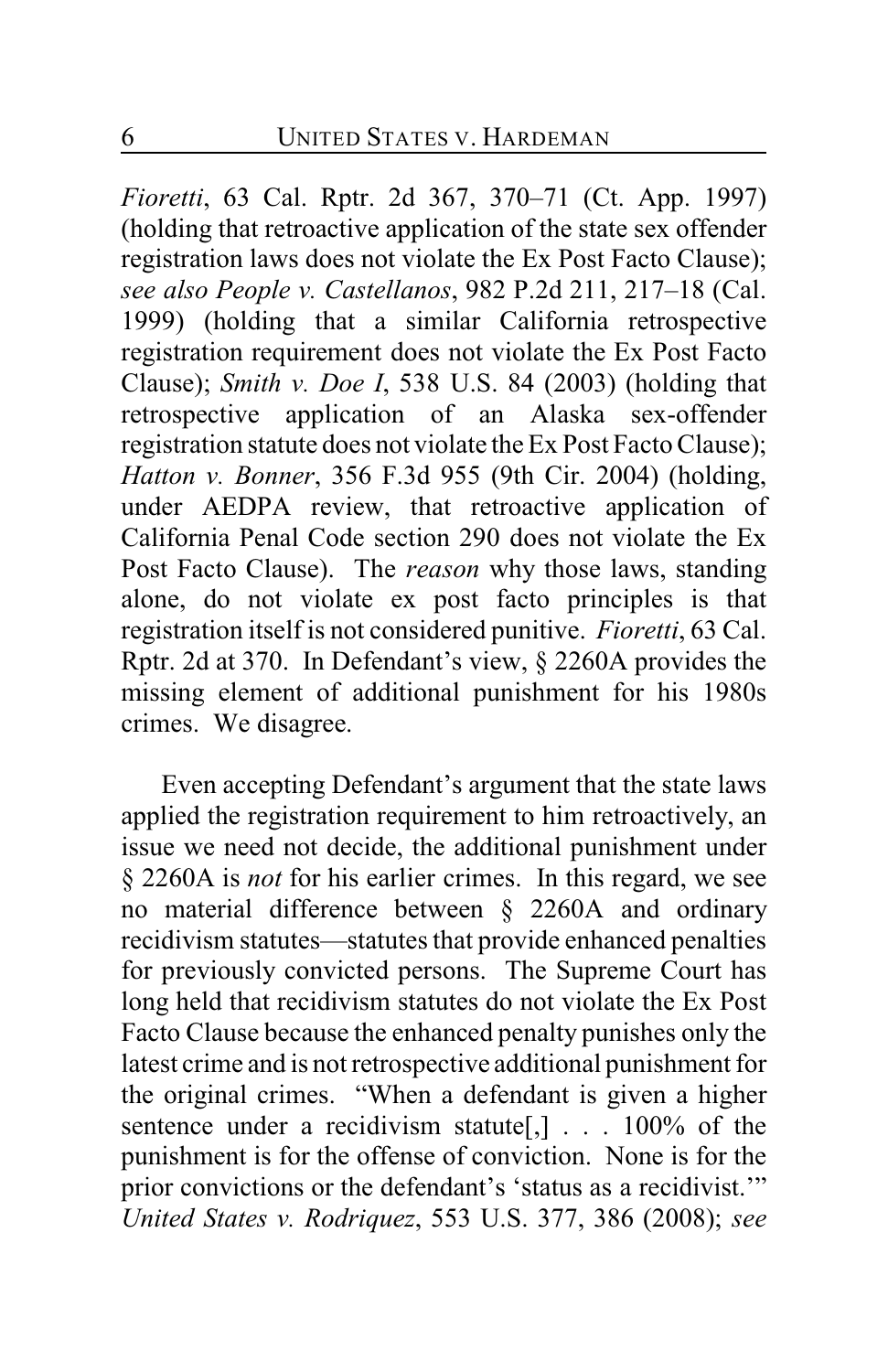*also Nichols v. United States*, 511 U.S. 738, 747 (1994) ("[T]his Court consistently has sustained repeat-offender laws as penalizing only the last offense committed by the defendant." (internal quotation marks omitted)); *Gryger v. Burke*, 334 U.S. 728, 732 (1948) ("The sentence as a [repeat offender] is not to be viewed as [an] . . . additional penalty for the earlier crimes. It is a stiffened penalty for the latest crime, which is considered to be an aggravated offense because a repetitive one."). Similarly, if Defendant is convicted, 100% of the punishment provided by § 2260A will be for Defendant's recent alleged conduct in Mexico. None will be for his prior convictions or for his resultant status as a sex offender.

We also see no material difference between § 2260A and the provision of the Sex Offender Registration and Notification Act ("SORNA") that criminalizes failing to register as a sex offender when under a SORNA registration duty. SORNA criminalizes certain conduct—failing to register—if under a duty to register, even if that duty arose retroactively. 18 U.S.C. § 2250(a). Similarly, § 2260A criminalizes certain conduct—illicit sexual conduct involving a minor—if under a duty to register, even if that duty arose retroactively. In *United States v. Elkins*, 683 F.3d 1039, 1045 (9th Cir. 2012), we joined our sister circuits in holding that SORNA does not violate the Ex Post Facto Clause, even where the registration duty arose retroactively. "SORNA provides for a conviction for failing to register; it does not increase the punishment for the past conviction." *Id.* Similarly, § 2260A provides for a conviction for committing certain crimes while under a duty to register; it does not increase the punishment for the past conviction. *See also United States v. Arzate-Nunez*, 18 F.3d 730, 734–35 (9th Cir. 1994) (holding that a sentencing enhancement for a prior